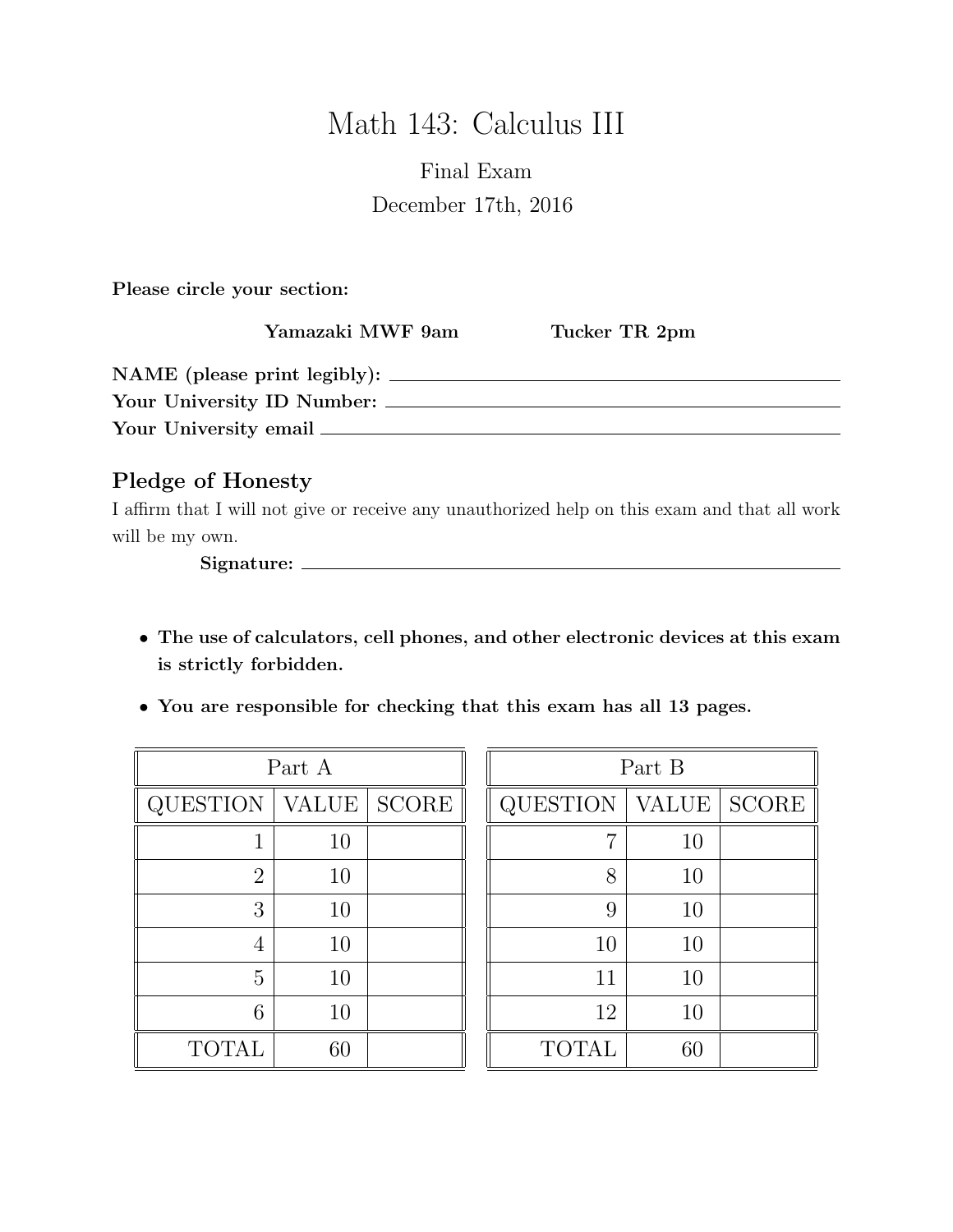#### Part A

1. (10 points) If a sequence below converges, find its limit, and justify by citing any theorems/rules you use. If a sequence below diverges, state whether it diverges because it oscillates, diverges to  $+\infty$ , or diverges to  $-\infty$ .

(a) 
$$
a_n = \left(\frac{\cos(n)}{n}\right)^2
$$

(b) 
$$
a_n = (-e)^n
$$

(c) 
$$
a_n = \frac{-2e^n + \sqrt{n}}{e^n + 1}
$$

(d) 
$$
a_n = \ln\left(\frac{n}{n^2+1}\right)
$$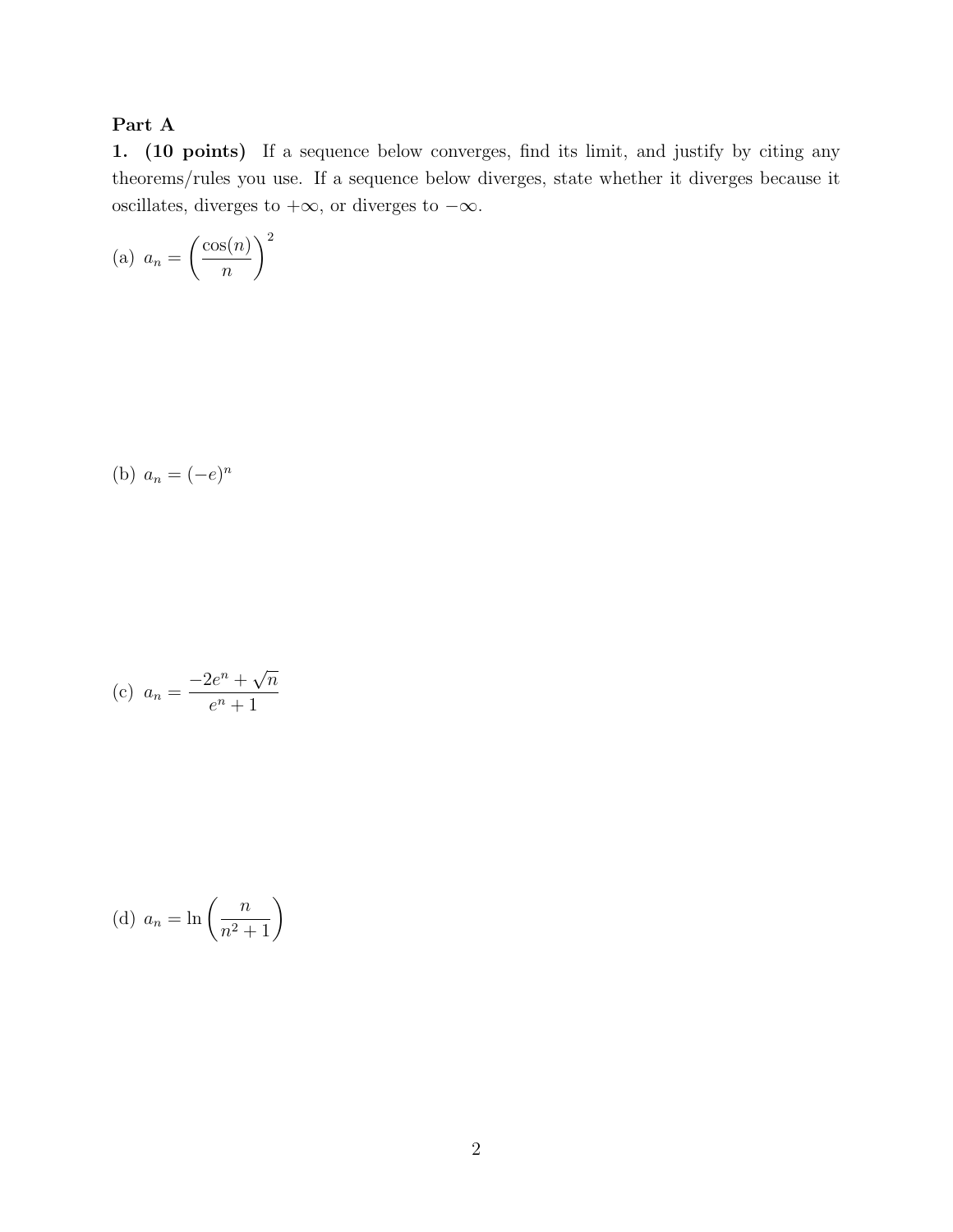2. (10 points) Determine whether the following series converge absolutely, converge only conditionally, or diverge, naming any tests you use, and justifying their use completely.

(a)

$$
\sum_{n=1}^{\infty} \frac{1}{n \ln(n)^2}
$$

(b)

$$
\sum_{n=1}^{\infty} (\ln(4n^2 + 3n + 2) - \ln(4n^2 + 5n + 6))^n
$$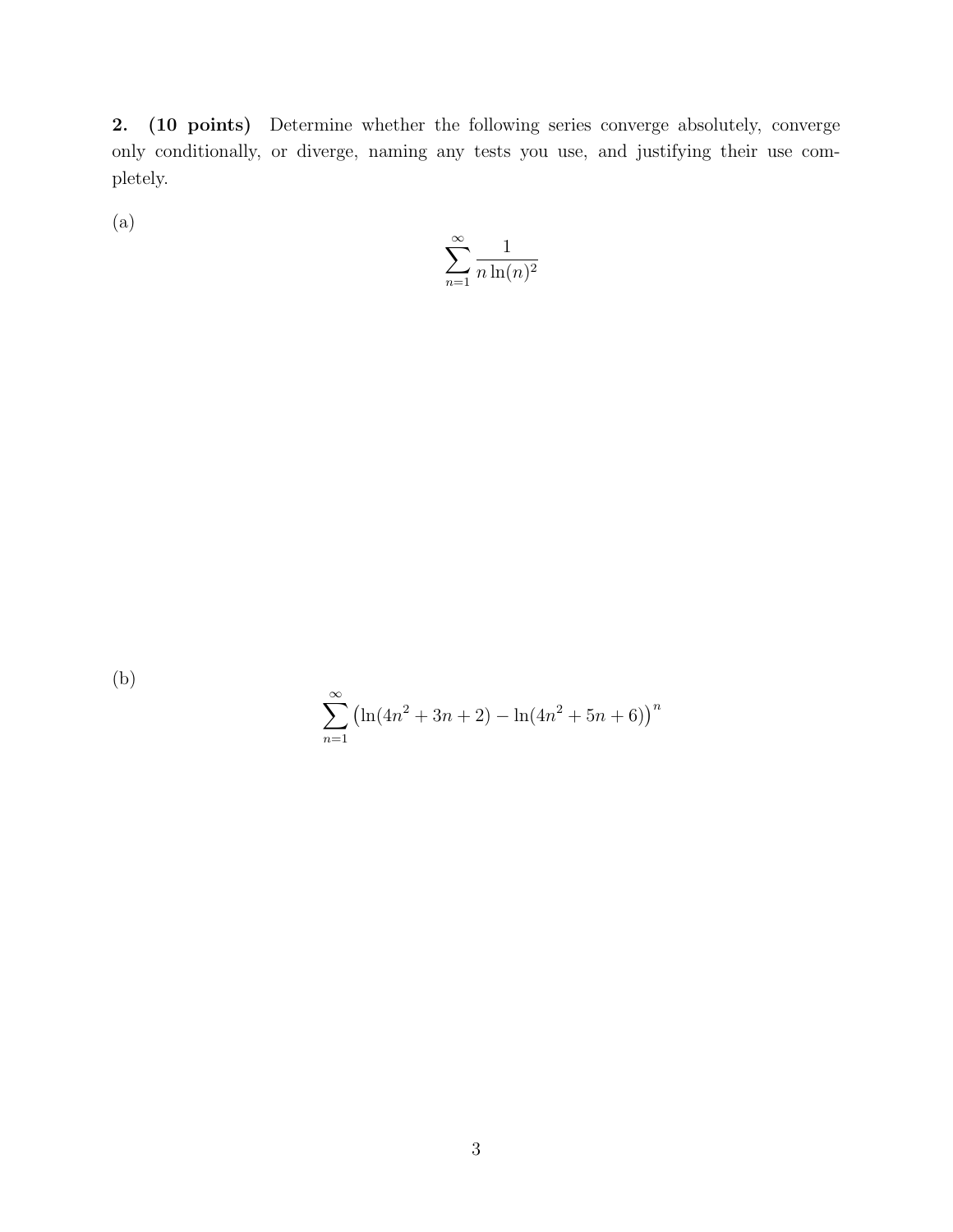3. (10 points) Determine whether the following series converge absolutely, converge only conditionally, or diverge, naming any tests you use, and justifying their use completely.

(a)

$$
\sum_{n=1}^{\infty} \frac{n4^n + \sqrt{n}}{3^n - 7}
$$

(b)

 $\sum^{\infty}$  $n=1$  $(-1)^n$  $ln(3^n)$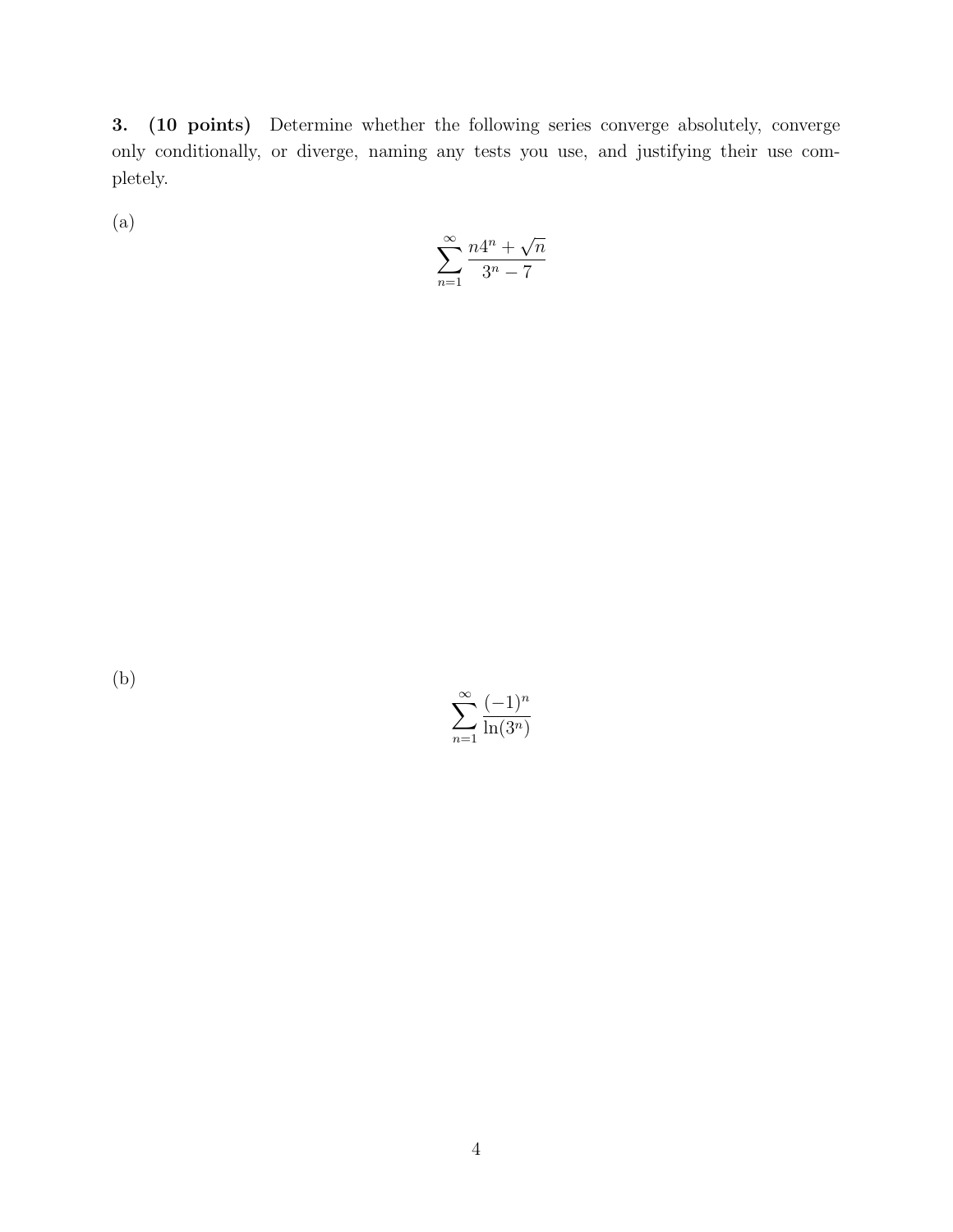4. (10 points) Find the radius and interval of convergence of the power series below.

(a) 
$$
\sum_{n=1}^{\infty} \frac{3^n (2n^2+1)(x-3)^n}{2^n (2n)!}.
$$

(b) 
$$
\sum_{n=1}^{\infty} \frac{(-1)^n (x+3)^n}{4^n \sqrt{n}}.
$$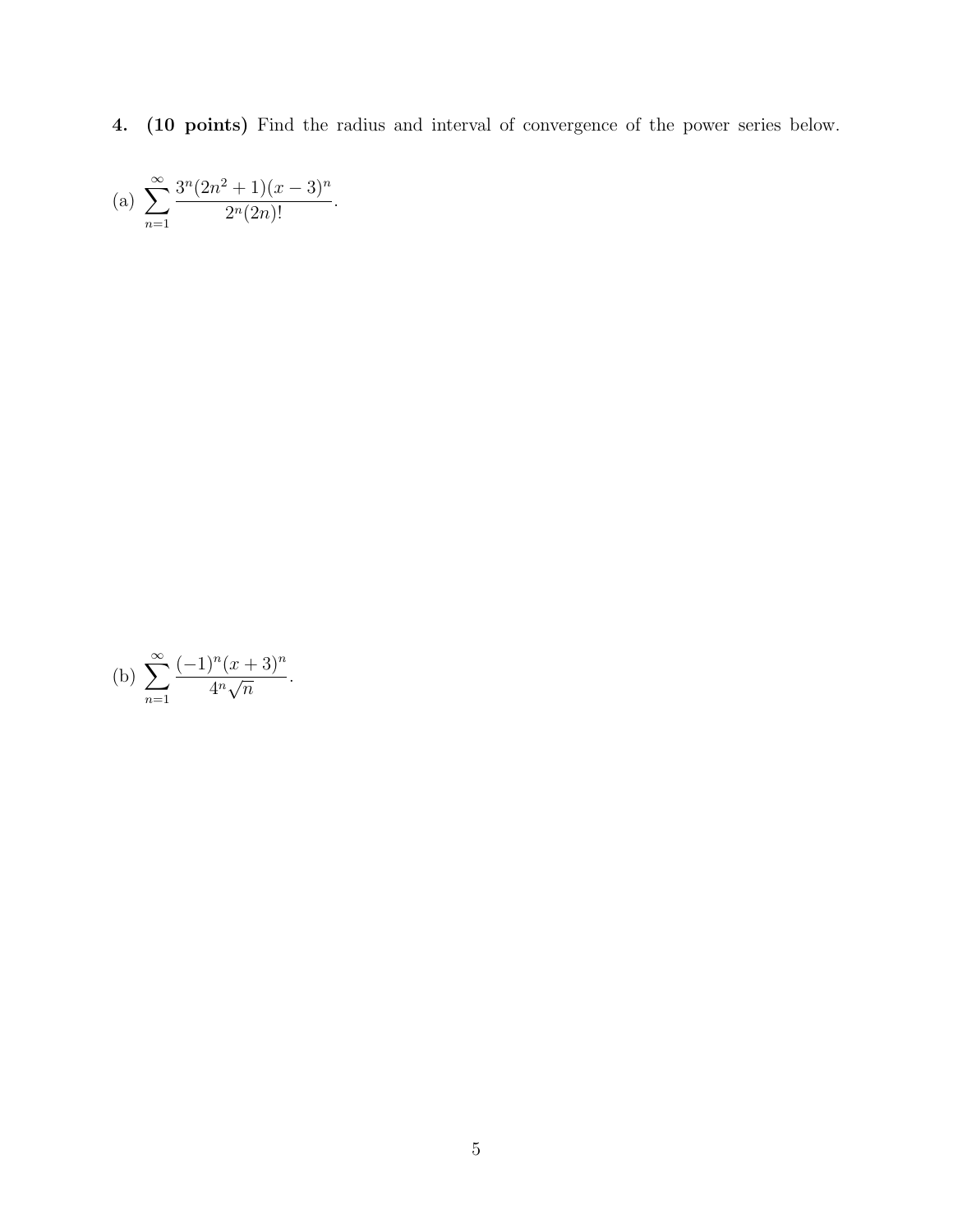- **5. (10 points)** Consider the function  $f(x) = \frac{2}{x-1}$  $\frac{2}{(1-2x)^2}$ .
- (a) Write out the first five nonzero terms, and express in sigma notation a power series expansion for  $f(x)$  about  $x = 0$ .

(b) What are the radius and interval of convergence of the series you found in (a)?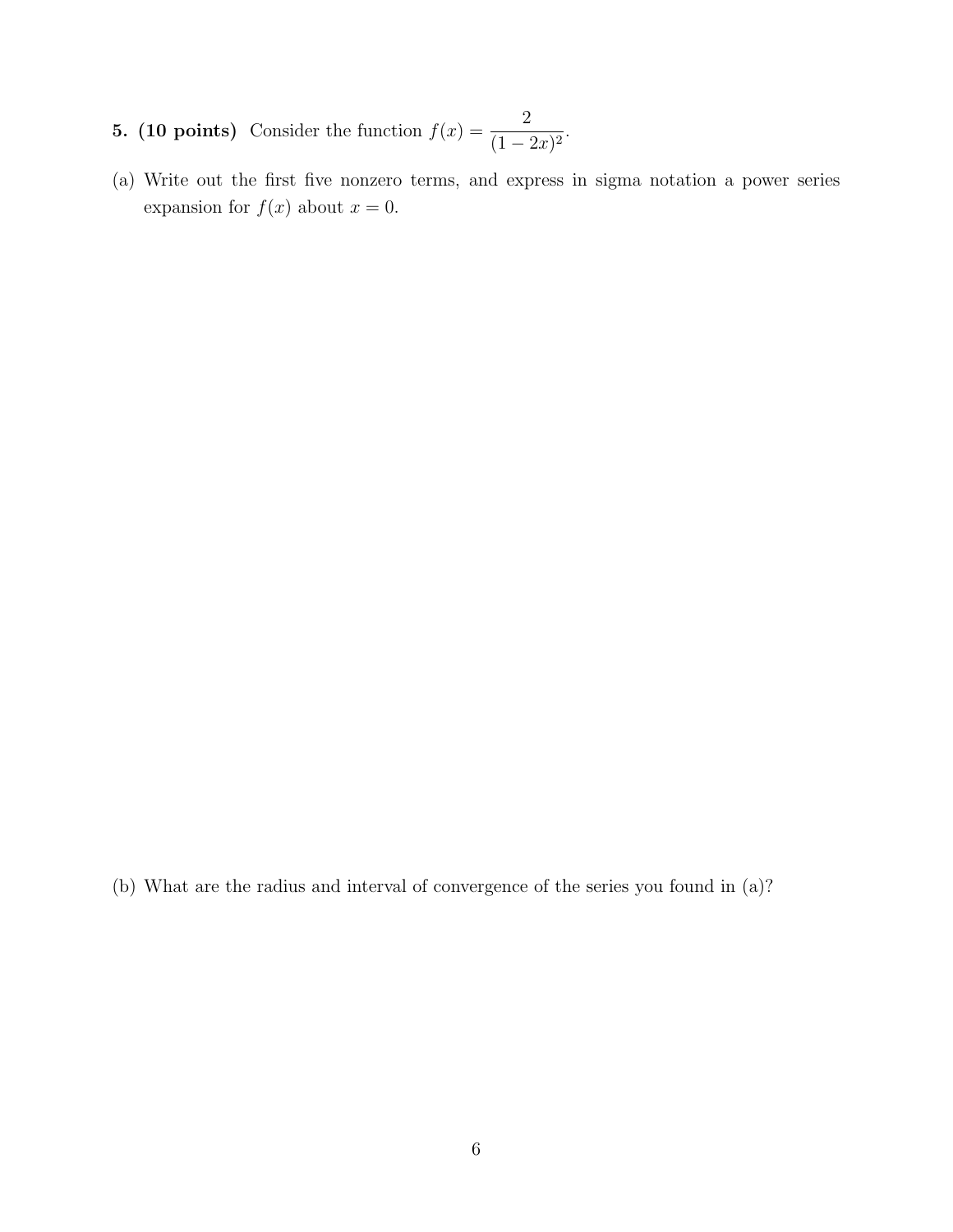- **6.** (10 points) Consider the function  $f(x) = \ln(2x)$ .
- (a) Write out the first five nonzero terms, and express in sigma notation the Taylor series expansion for  $f(x)$  about  $x = 3$ .



(b) What are the radius and interval of convergence of the series you found in (a)?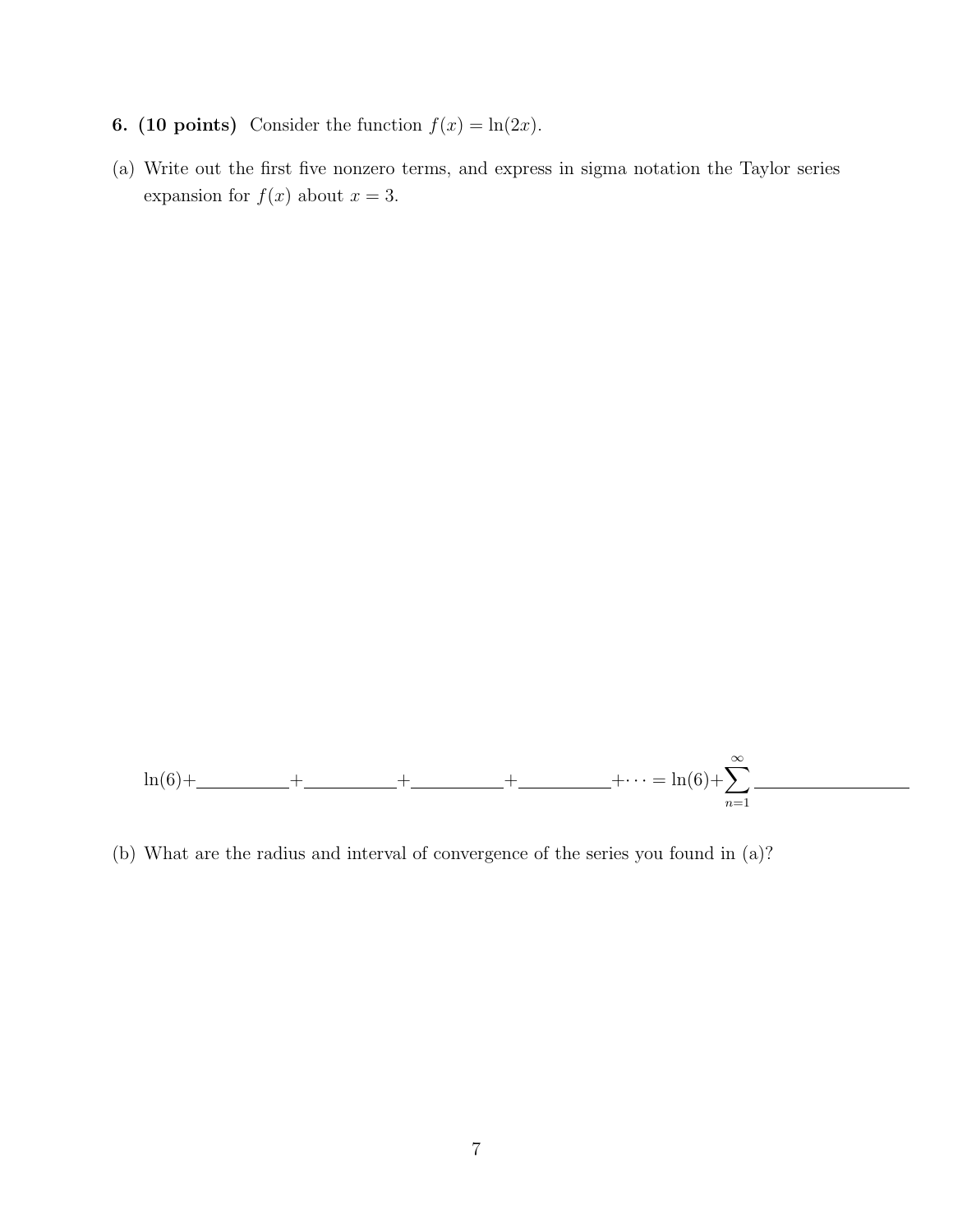#### Part B

7. (10 points) Find the sum of the following convergent series. You do not need to justify that they converge.

(a)  $8+4+2+1+\frac{1}{2}+\frac{1}{4}+\cdots$ 

(b) 
$$
\sum_{n=1}^{\infty} \left[ \sin\left(\frac{1}{n}\right) - \sin\left(\frac{1}{n+1}\right) \right]
$$

(c) 
$$
\sum_{n=0}^{\infty} \frac{(-1)^n (4)^{2n}}{3^{2n} (2n)!}
$$

(d) 
$$
\sum_{n=0}^{\infty} \frac{(-1)^n 5^{2n+1}}{(2n+1)8^{2n+1}}
$$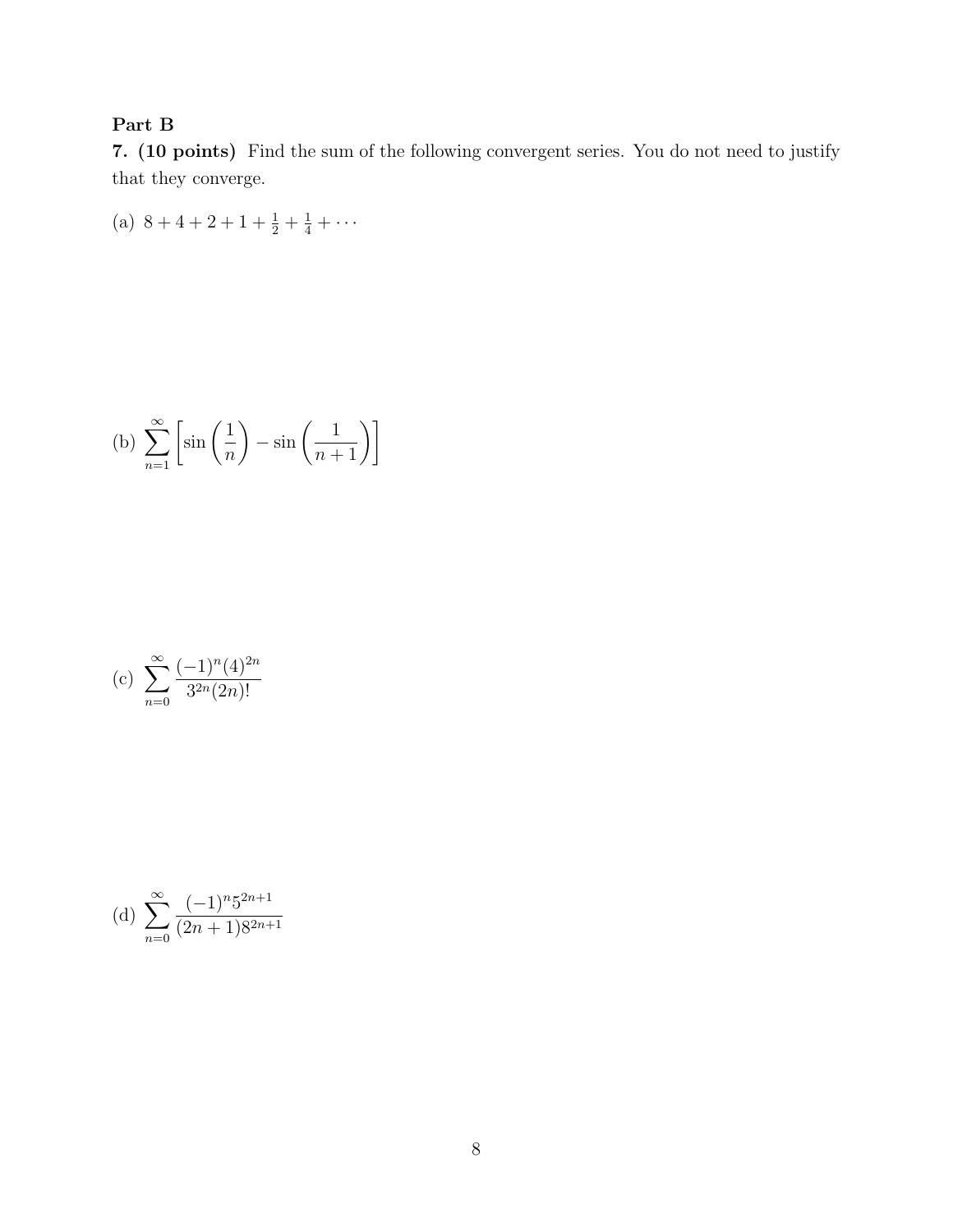- 8. (10 points) Consider the function  $f(x) = \frac{3x \sin(3x)}{x}$  $\frac{\sin(\theta x)}{x^3}$ .
- (a) Find the first five nonzero terms of the Taylor series expansion of  $f(x)$  about  $x = 0$ .

- (b) What is the value of  $f^{(5)}(0)$ ?
- (c) What is the value of  $f^{(6)}(0)$ ?
- (d) What is the value of  $\lim_{x\to 0} f(x)$ ?
- (e) What is the Taylor polynomial of degree 4 of  $f(x)$  at  $x = 0$ ?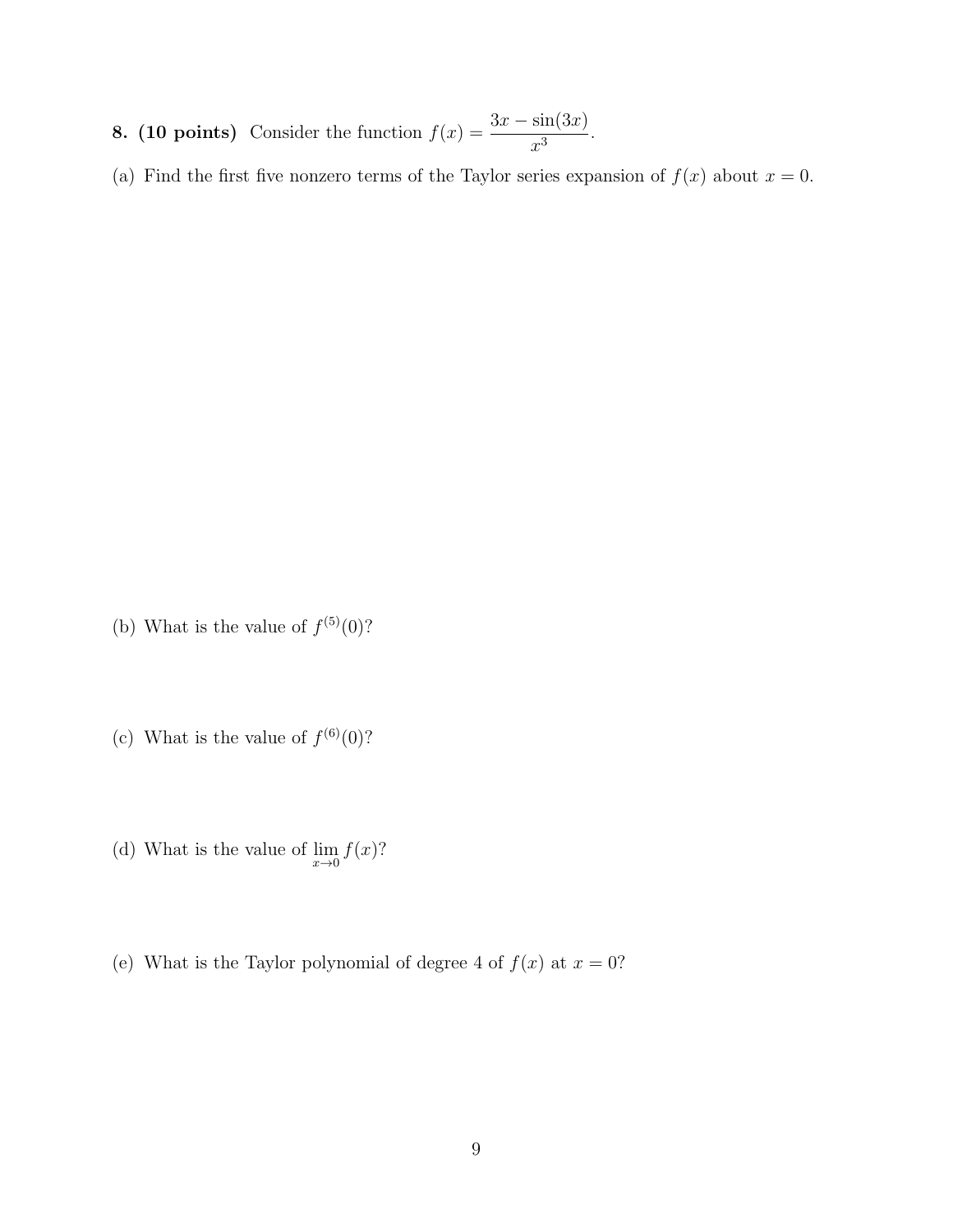9. (10 points) Consider the parametric curve defined by

$$
x = t^2
$$

$$
y = t^3 - t.
$$

(a) For which values of  $t$  does the curve have a horizontal tangent line?

(b) For which values of  $t$  does the curve have a vertical tangent line?

(c) Find the tangent line at  $t = 2$ .

(d) Determine intervals of t-values for which the parametric curve is concave up and intervals for which it is concave down.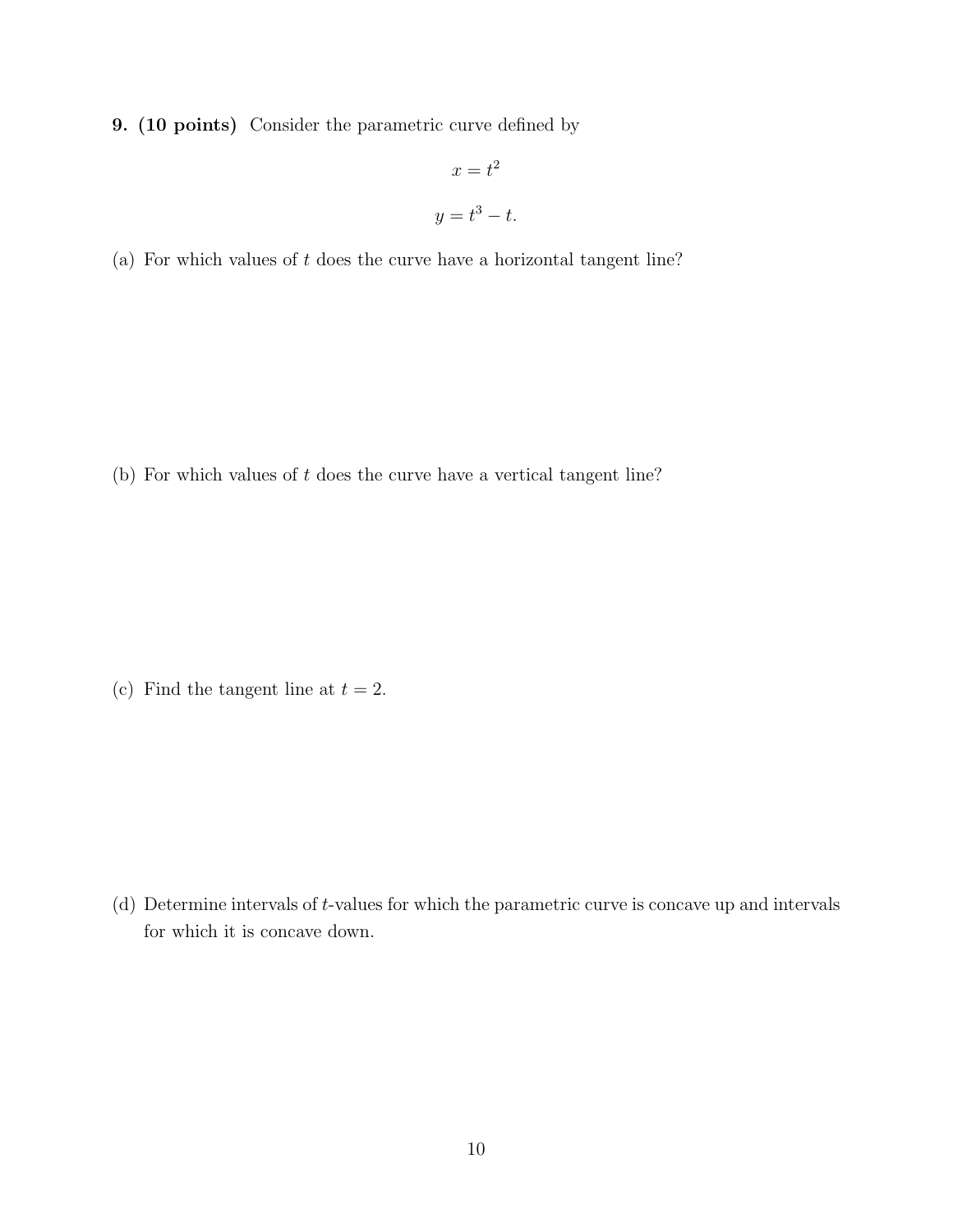#### 10. (10 points) Consider the parametric curve defined by

$$
x = 2\cos(t)
$$
  

$$
y = 3\sin(t).
$$

- (a) Sketch this curve on the graph above, indicating the direction of increasing  $t$ .
- (b) Fill in the area under the curve from  $t = \frac{\pi}{4}$  $\frac{\pi}{4}$  to  $t = \frac{\pi}{2}$  $\frac{\pi}{2}$  on your sketch above.
- (c) Find the area under the curve from  $t = \frac{\pi}{4}$  $\frac{\pi}{4}$  to  $t = \frac{\pi}{2}$  $\frac{\pi}{2}$  using an appropriate integral.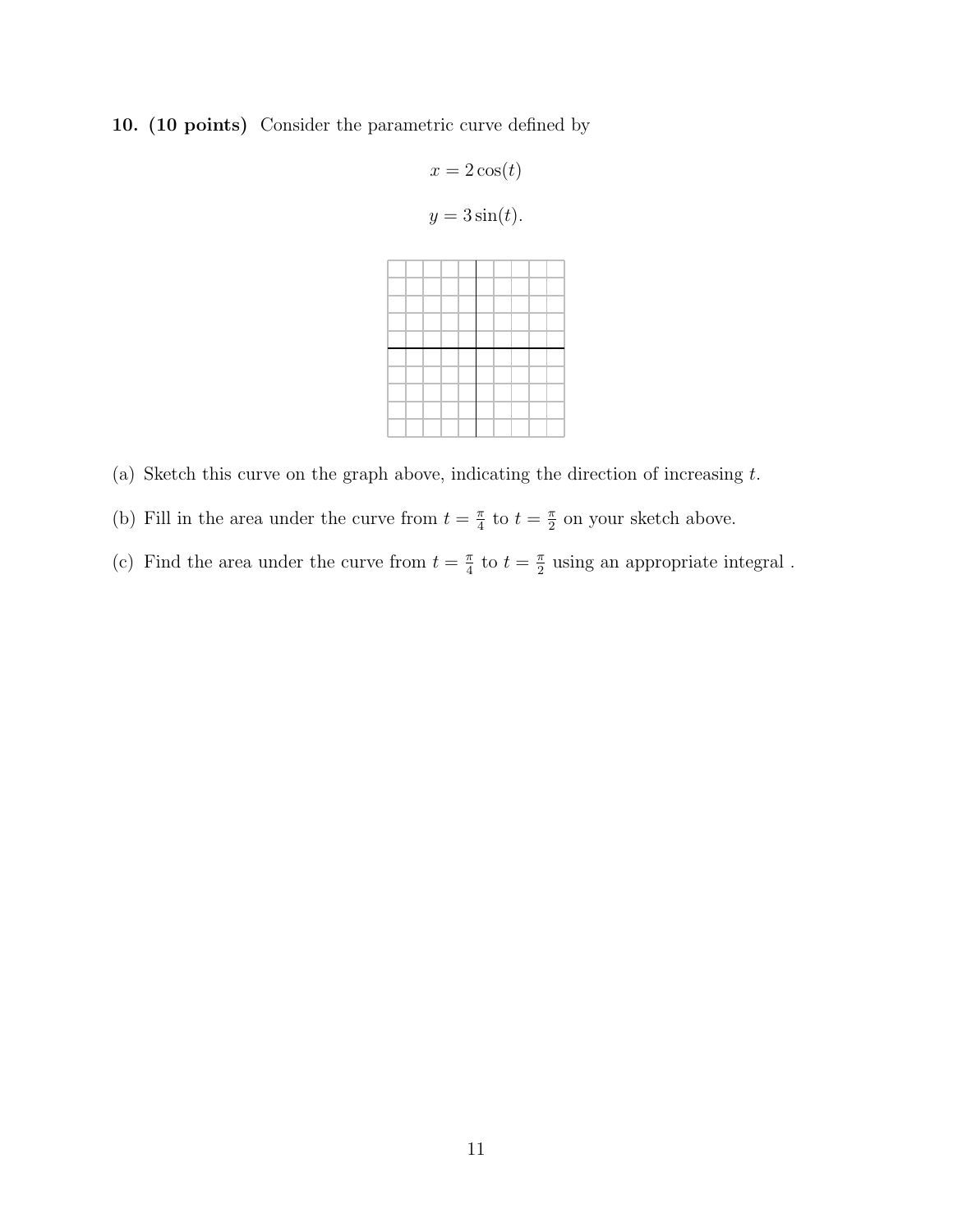11. (10 points) Consider the polar curve defined by  $r = 1 + 2\sin(\theta)$ .



- (a) Draw a clear sketch of the curve above.
- (b) At which angles does the curve cross itself?

(c) Write down but do not evaluate an integral that would give the arc length of the curve from  $t = 0$  to  $t = 2\pi$ .